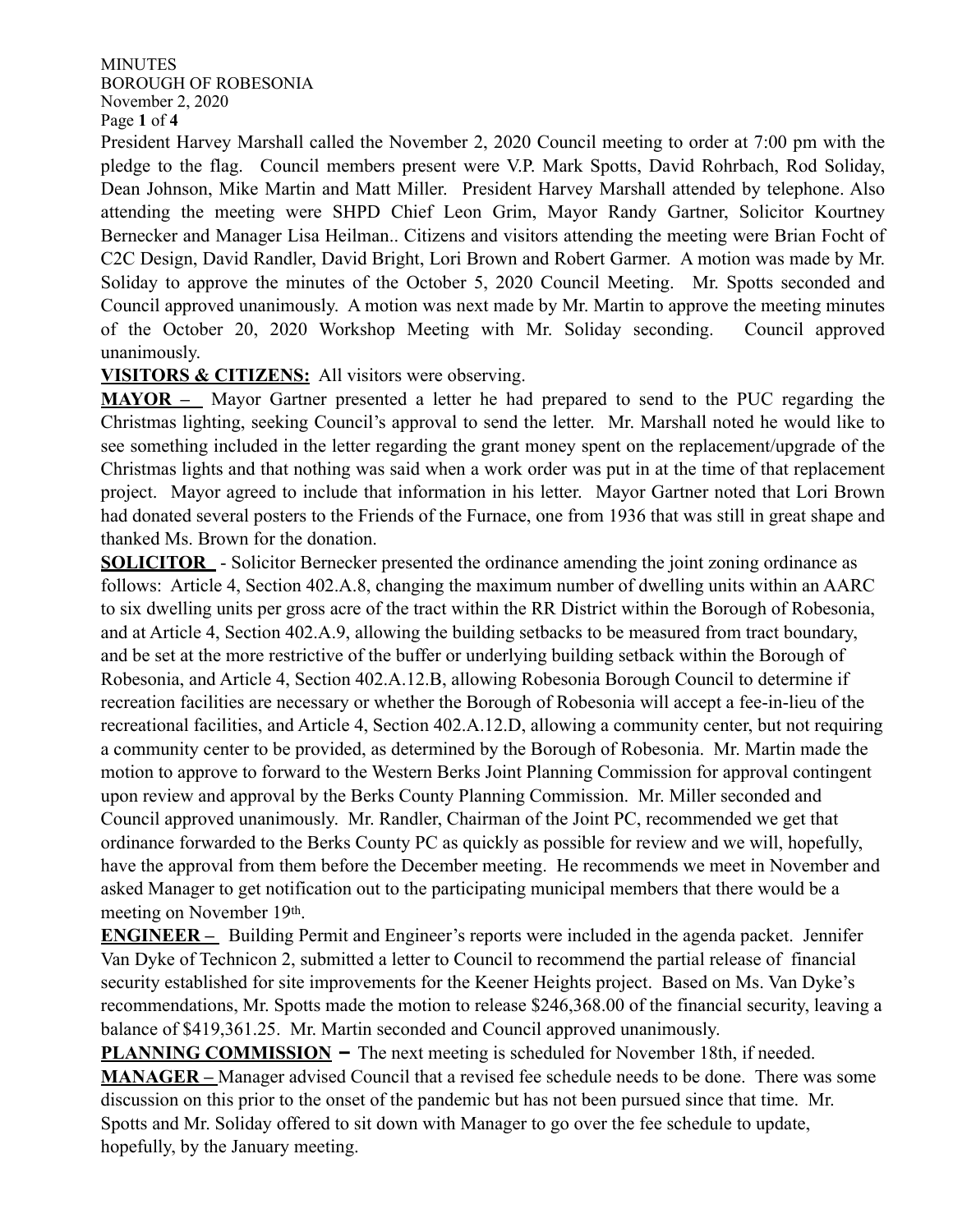MINUTES BOROUGH OF ROBESONIA November 2, 2020 Page **2** of **4**

**PAYMENT OF INVOICES-** Motion by Mr. Soliday, seconded by Mr. Johnson and unanimously carried, the bills were ordered paid as presented, including those paid prior to the meeting to avoid penalties. .

# **COMMITTEE REPORTS-**

**Finance/Administration** –Mr. Spotts presented the 2021 Budget to be advertised for adoption at the December meeting. The total budget is \$1,710,035. This represents a 8% increase. Mr. Miller made the motion to advertise for adoption at the December meeting and Mr. Soliday seconded. Council approved unanimously.

**Personnel:** Borough Manager will do the remaining Employee Evaluations in December. Mr. Martin advised Council that the Personnel Committee has come up with new job classifications vs. titles for the Streets and Maintenance Department. There will be a Roadmaster, Highway I, Highway II and Highway III classifications going forward. Highway III will be for those hired on a part-time/as-needed basis.

**Fire Protection/Safety** – Mr. Martin reported that Social Quarters has a new cook and will be providing food on Thursday-Sunday and asked everyone to come out and support the Fire Company. He thanked Smiths Candies in Myerstown for donating the candy they handed out to the kids on Halloween. He thanked everyone who supported the truck fund and said donations are still coming in.

**Streets/Highways/Sewer** – Mr. Marshall advised Council that leaf picking has started, we're working on the Infrastructure Bank loan, Technicon quoted \$3-4,000 to help prepare the 2021 roadwork specs, and the loader has been ordered and we're expected to receive it sometime mid-January. Mr. Spotts asked about the signage for the South Church Street underpass. He was advised that the new stop sign, with flasher, was installed that day.

**Parks & Recreation-** Manager advised Council that the Trick-or-Treat Night was a success with over 200 kids served. We received many thanks from the participants for doing something special for the kids.

**Library-** No report. Mr. Spotts mentioned he may have someone willing to serve as the Borough liaison on the library board.

**Water/Sewer Municipal Authorities-**Mr. Soliday advised Council that the next RMA meeting is scheduled for December 9 at 6PM. He will get the Treasurer's Report for the October & December meetings at that time to present at the January Council meeting. He advised Council that it was determined at the 10/14 RMA meeting to provide credits to both the CW School and 120 N. Church Street (who had a breach in their water line while away). He advised Council that he went on an educational walking field trip down a portion of the trunk line with Mr. Marshall and Mr. Hannigan. Mr. Marshall told him that that section of the trunk line has since been cleared. He advised Council that the RMA is actively seeking grants to help with the repair of the exposed sewer line and that they are watching as-builts to ensure the proper grease interceptors are being used for new businesses. Mr. Marshall advised Council that the Robesonia-Wernersville Joint Sewer Authority has invited all of their contributors to an informational meeting on November 17th at the Wernersville Borough Hall.

**Western Berks Joint Planning Commission:** Mr. Randler (Chairman) recommended holding the next meeting on November 19th at 7PM at the Robesonia Borough Hall in order to keep the process of passing the proposed ordinance amendments moving forward. A copy of the proposed amendment shall be sent to Berks County Planning Commission this week for their review. We should hopefully have their response back in time to vote on it, along with the inclusion of Marion Township and the proposed amendment for North Heidelberg as well at the regularly scheduled December 17th meeting. **Police:** No report.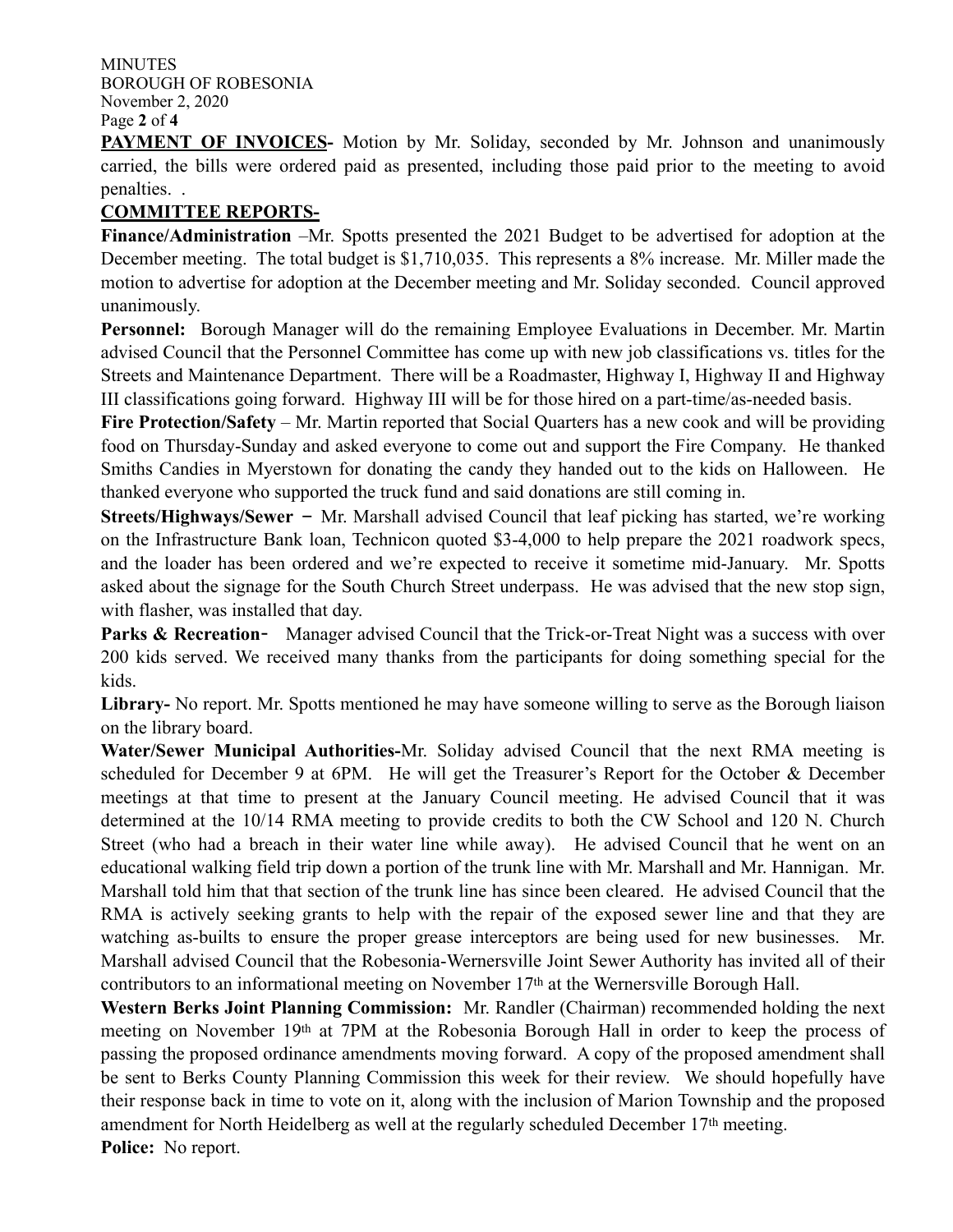MINUTES BOROUGH OF ROBESONIA November 2, 2020 Page **3** of **4 COUNCIL MEMBERS:**

**Marshall** – Mr. Marshall advised Council that we, along with the solicitors, met with representatives of PPL to discuss the proposed PPL Easement Agreement. PPL has still not provided an updated agreement nor have they provided us with a new dollar value of the property for which they are seeking the easement.

**Martin-** No report.

**Johnson**- No report

**Soliday-**. No report..

**Spotts-** Mr. Spotts advised Council that the Finance Committee discussed the possibility of putting up a 20' Christmas Tree in the front of HPR Park this year since we will not be able to have our regular Christmas light display. Mayor Gartner asked about holding a Christmas decorating contest and volunteered the RCA to do the judging. David Randler advised Council that he and Kevin Snyder were considering doing something similar and suggested we combine events. We could include Robesonia Borough and Heidelberg Township in the competition. Robesonia would provide the promotion and judges. Further discussion needed to determine the details will be needed.

**Rohrbach-** Mr. Rohrbach advised Council that Bartlett's performed the service on the two American Elm trees on the playground. The trimmed, bolted and cabled the trees. He also asked the status of the removal of the duplicate poles in front of his property. Manager will contact Verizon again. If no action is taken, the PUC will be contacted for assistance.

**Miller:.** No report.

**Mayor Gartner-** Mayor Gartner advised Council that he has found a new group to assist in the Labor Day Car Show. The group, 39 with Honor, will receive the 80% registration proceeds. Their group raises money for Wreaths Across America. Mr. Johnson made the motion and Mr. Spotts seconded using 39 With Honor to assist and receive the proceeds. He then advised Council that he is looking to put together a group to run the Street Fair going forward. He asked for the use of the Council room to hold meetings, which was approved. He suggested they will need to find some big money donors since the fireworks, alone, are \$8,000/year. Mayor Gartner advised Council we need to get RFPs prepared to do the remediation on the Breininger property which the Borough took ownership of last week. He suggested checking with Jim Cinelli of Liberty Environmental. Manager to follow up.

Junk Cars- Mayor suggested it is time to get property maintenance involved in getting the junk cars cleaned up in town.

**UNFINISHED BUSINESS** – Fatzinger Automotive-All the non-registered/unlicensed vehicles removed from end of street, however there are still cars sitting in the grass. Kraft to follow-up to cleaning up property.

The change to the Shade Tree Ordinance to include enforcement/penalties was discussed. Mr. Marshall would like to see provision included to allow property owners the ability to refuse to have trees planted in front of their property. Mr. Marshall advised Council that Wernersville plants the trees in front of homes then gives ownership of the tree to the property owner, however, they must obtain a \$25 permit from the borough in order to do any trimming of the tree. The issue of tree damage liability was brought up. Manager to check with insurance carrier to report back to Council.

# **NEW BUSINESS** – No report.

# **COMMUNICATIONS:**

- Kraft Codes monthly Property Maintenance Report.
- Womelsdorf-Robesonia Joint Water Authority meeting minutes